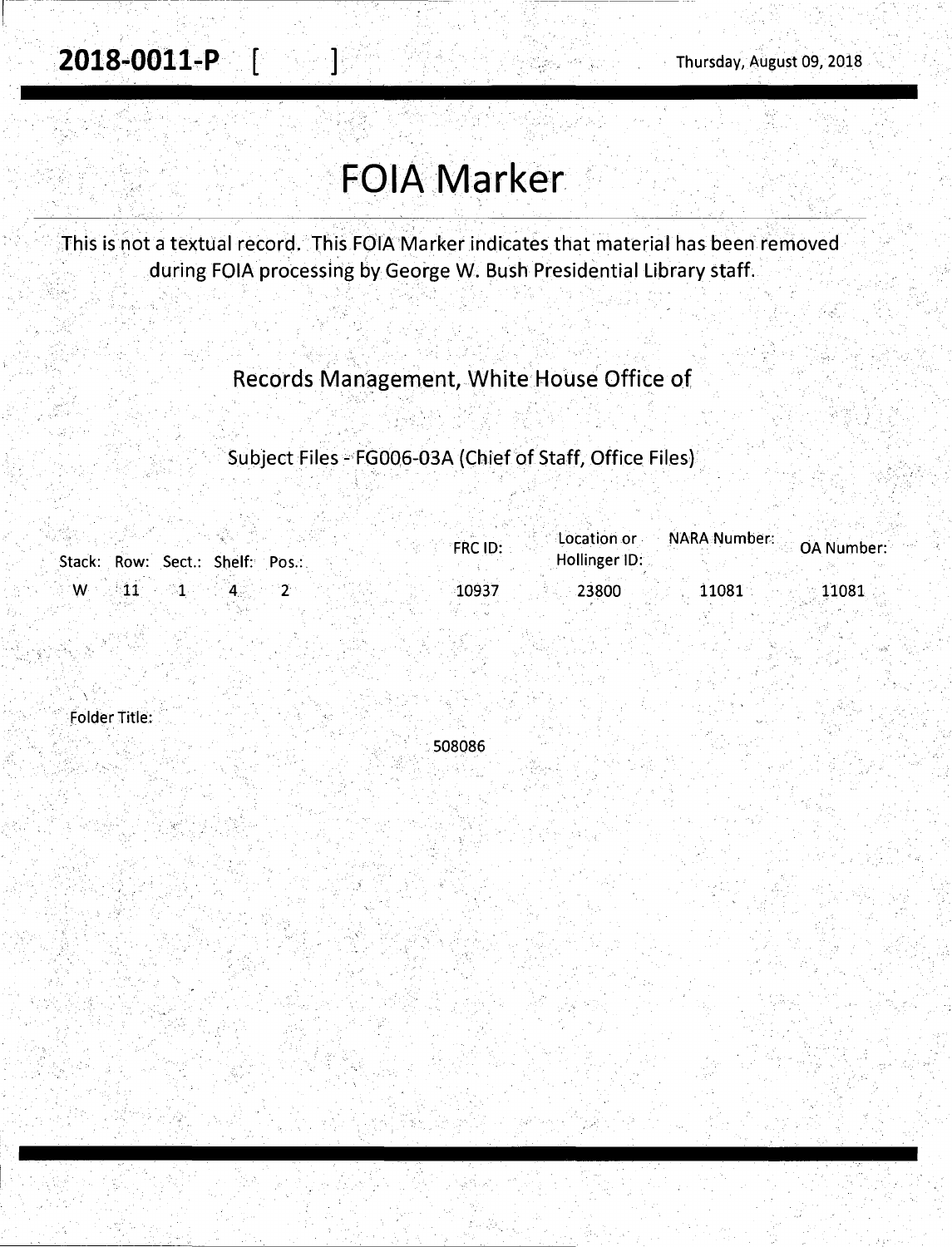# **Withdrawn/Redacted Material**  The George W. Bush Library

| DOCUMENT FORM<br>NO. | <b>SUBJECT/TITLE</b>                                              | <b>DATE</b><br><b>PAGES</b> | <b>RESTRICTION(S)</b> |
|----------------------|-------------------------------------------------------------------|-----------------------------|-----------------------|
| Email<br>001         | Press guidance - To: Andrew H. Card - From: Kenneth<br>B. Mehlman | 08/27/2001                  | $P5$ ;                |
|                      |                                                                   |                             |                       |

| <b>COLLECTION TITLE:</b><br>Records Management, White House Office of      |                          |                                                |  |
|----------------------------------------------------------------------------|--------------------------|------------------------------------------------|--|
| <b>SERIES:</b><br>Subject Files - FG006-03A (Chief of Staff, Office Files) |                          |                                                |  |
| <b>FOLDER TITLE:</b><br>508086                                             |                          |                                                |  |
| FRC ID:<br>10937                                                           |                          |                                                |  |
| Presidential Records Act - [44 U.S.C. 2204(a)]                             | <b>RESTRICTION CODES</b> | Freedom of Information Act - [5 U.S.C. 552(b)] |  |

- Pl National Security Classified Information [(a)(l) of the PAA]
- P2 Relating to the appointment to Federal office [(a)(2) of the PRA)
- P3 Release would violate a Federal statute  $[(a)(3)$  of the PRA]
- P4 Release would disclose trade secrets or confidential commercial or financial information  $[(a)(4)$  of the PRA]
- PS Release would disclose confidential advice between the President and his advisors, or between such advisors [a)(5) of the PRA]
- P6 Release would constitute a clearly unwarranted invasion of personal privacy [(a)(6) of the PRA]
- PRM. Personal record misfile defined in accordance with 44 U.S.C. ' 2201(3).
- Deed of Gift Restrictions

)

- A. Closed by Executive Order 13526 governing access to national security information.
- B. Closed by statute or by the agency which originated the document. Closed in accordance with restrictions contained in donor's deed of gift.
- $b(1)$ . National security classified information  $[(b)(1)$  of the FOIA] b(2) Release would disclose internal personnel rules and practices of
- an agency [(b)(2) of the FOIA]
- b(3) Release would violate a Federal statute [(b)(3) of the FOIA)
- b(4) Release would disclose trade secrets or confidential or financial information  $[(b)(4)$  of the FOIA]
- b(6) Release would constitute a clearly unwarranted invasion of personal privacy [(b)(6) of the FOIA)
- b(7) Release would disclose information compiled for law enforcement purposes [(b)(7) of the FOIA]
- b(8) Release would disclose information concerning the regulation of financial institutions  $[(b)(8)$  of the FOIA]
- b(9) Release would disclose geological or geophysical information concerning wells [(b)(9) of the FOIA]

Records Not Subject to FOIA

Court Sealed - The document is withheld under a court seal and is not subject to the Freedom of Information Act.

/